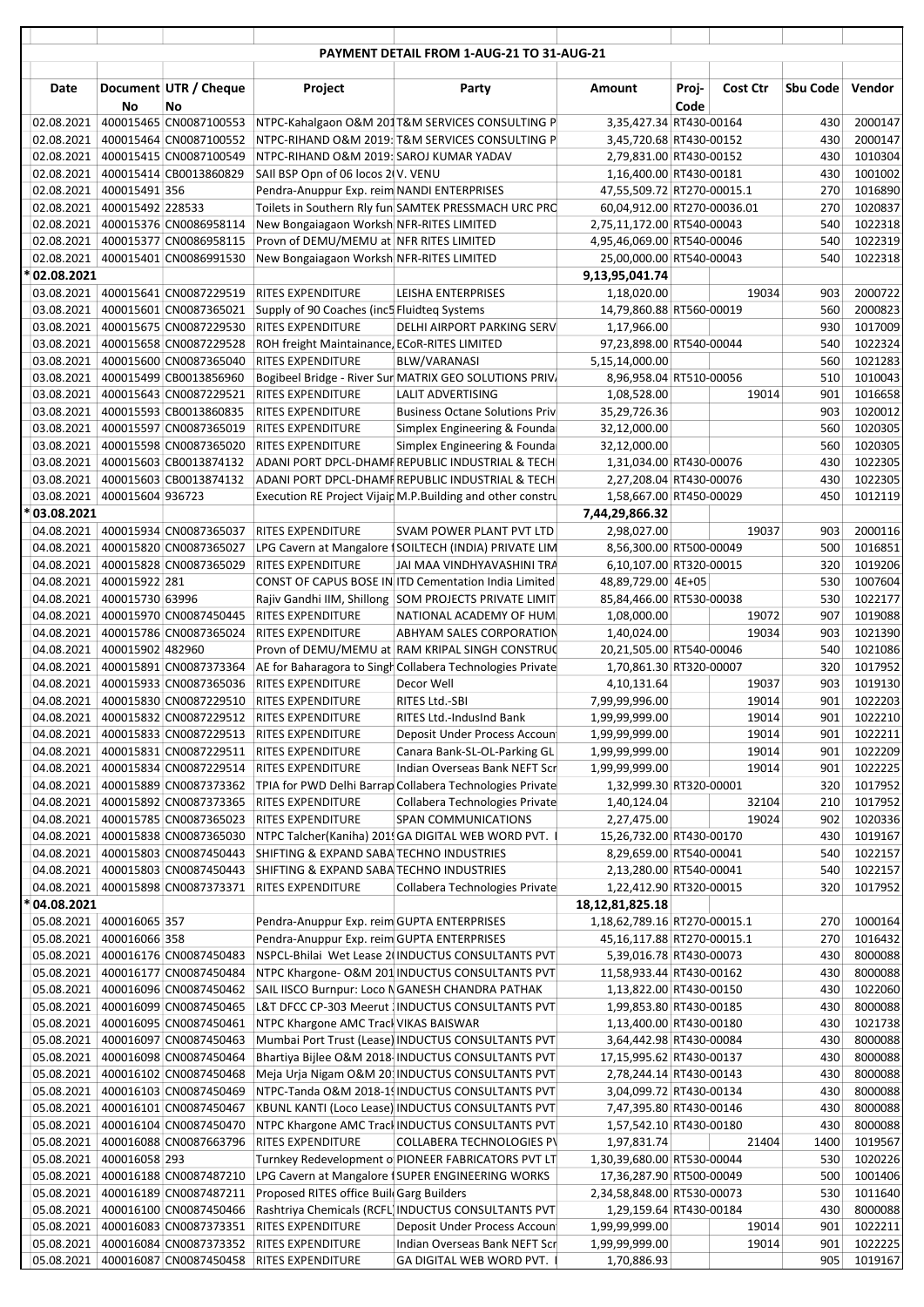|                                           |                                      |                                                  |                                                      | PAYMENT DETAIL FROM 1-AUG-21 TO 31-AUG-21                                                                  |                                                         |       |                |            |                    |
|-------------------------------------------|--------------------------------------|--------------------------------------------------|------------------------------------------------------|------------------------------------------------------------------------------------------------------------|---------------------------------------------------------|-------|----------------|------------|--------------------|
| Date                                      |                                      | Document UTR / Cheque                            | Project                                              | Party                                                                                                      | Amount                                                  | Proj- | Cost Ctr       | Sbu Code   | Vendor             |
|                                           | No                                   | No                                               |                                                      |                                                                                                            |                                                         | Code  |                |            |                    |
| 05.08.2021                                |                                      | 400016081 CN0087373349                           | <b>RITES EXPENDITURE</b>                             | Punjab And Sind Bank Sundry                                                                                | 1,99,99,999.00                                          |       | 19014          | 901        | 1022207            |
| 05.08.2021                                |                                      | 400016082 CN0087373350                           | <b>RITES EXPENDITURE</b>                             | Canara Bank-SL-OL-Parking GL                                                                               | 1,99,99,999.00                                          |       | 19014          | 901        | 1022209            |
| 05.08.2021                                |                                      | 400016094 CN0087450460<br>400016132 CN0087450477 | JINDAL STEEL : Loco Lease DHRUBA CHARAN SAHU         |                                                                                                            | 1,14,585.00 RT430-00127                                 |       |                | 430        | 1016950            |
| 05.08.2021<br>* 05.08.2021                |                                      |                                                  | Assessment of the stability Jadavpur University      |                                                                                                            | 6,49,000.00 RT510-00057<br>14,15,67,928.63              |       |                | 510        | 1017772            |
|                                           |                                      | 06.08.2021   400016279 CN0087487161              |                                                      | NSPCL-Bhilai Wet Lease 2(T&M SERVICES CONSULTING P                                                         | 1,22,918.14 RT430-00073                                 |       |                | 430        | 2000147            |
| 06.08.2021                                |                                      | 400016284 CN0087663804                           | <b>RITES EXPENDITURE</b>                             | Pravartee Sales Private Limite                                                                             | 1,06,000.00                                             |       | 190314         | 903        | 8000077            |
| 06.08.2021                                |                                      | 400016273 CN0087487160                           |                                                      | Rashtriya Chemicals (RCFL)T&M SERVICES CONSULTING P                                                        | 1,51,326.24 RT430-00184                                 |       |                | 430        | 2000147            |
| 06.08.2021                                |                                      | 400016396 CN0087663814                           | <b>RITES EXPENDITURE</b>                             | Maple Mouldings Pvt Ltd                                                                                    | 4,70,337.00                                             |       |                | 903        | 2000543            |
| 06.08.2021<br>06.08.2021                  |                                      | 400016499 CN0087787168<br>400016240 CN0087487221 | <b>RITES EXPENDITURE</b>                             | Sanket Ashok Oswal                                                                                         | 1,08,000.00                                             |       | 19014          | 901<br>500 | 1021735<br>1016851 |
|                                           |                                      | 06.08.2021   400016238 CN0087487219              |                                                      | GT work of 7T Korput to M SOILTECH (INDIA) PRIVATE LIM<br>DPR TUNNELS (JGDL-KRPT KYOCERA DOCUMENT SOLUTION | 2,52,288.00 RT500-00066<br>1,43,329.64 RT510-00055      |       |                | 510        | 1015376            |
| 06.08.2021                                |                                      | 400016239 CN0087487220                           |                                                      | GT work for Tunnels in Khu SOILTECH (INDIA) PRIVATE LIM                                                    | 1,47,280.00 RT500-00067                                 |       |                | 500        | 1016851            |
| 06.08.2021                                |                                      | 400016263 CN0087487222                           | <b>RITES EXPENDITURE</b>                             | <b>CORPORATE ADVERTISING</b>                                                                               | 3,30,659.00                                             |       | 34304          | 430        | 1022233            |
| 06.08.2021                                |                                      | 400016392 CN0087663812                           | NTPC Barh 2019-21                                    | GA DIGITAL WEB WORD PVT.                                                                                   | 3,73,840.00 RT430-00160                                 |       |                | 430        | 1019167            |
| 06.08.2021                                |                                      | 400016280 CN0087479338                           | <b>RITES EXPENDITURE</b>                             | Punjab And Sind Bank Sundry                                                                                | 1,99,99,999.00                                          |       | 19014          | 901        | 1022207            |
| 06.08.2021                                |                                      | 400016283 CN0087479341                           | <b>RITES EXPENDITURE</b>                             | Indian Overseas Bank NEFT Scr                                                                              | 1,99,99,999.00                                          |       | 19014          | 901        | 1022225            |
| 06.08.2021<br>06.08.2021                  |                                      | 400016281 CN0087479339<br>400016501 CN0087694007 | <b>RITES EXPENDITURE</b><br><b>RITES EXPENDITURE</b> | Union Bank of India<br><b>LALIT ADVERTISING</b>                                                            | 1,99,99,999.00<br>3,36,975.40                           |       | 19014<br>34103 | 901<br>410 | 1022208<br>1016658 |
| 06.08.2021                                |                                      | 400016282 CN0087479340                           | <b>RITES EXPENDITURE</b>                             | Deposit Under Process Accoun                                                                               | 1,00,00,000.00                                          |       | 19014          | 901        | 1022211            |
| * 06.08.2021                              |                                      |                                                  |                                                      |                                                                                                            | 7,25,42,950.42                                          |       |                |            |                    |
| 09.08.2021                                | 400016786 228537                     |                                                  |                                                      | Toilets in Southern Rly fun SAMTEK PRESSMACH URC PRO                                                       | 81,61,595.00 RT270-00036.01                             |       |                | 270        | 1020837            |
| 09.08.2021                                |                                      | 400016616 CN0087851385                           | <b>RITES EXPENDITURE</b>                             | PENNAR INDUSTRIES LIMITED                                                                                  | 30,44,594.06                                            |       |                | 560        | 1001349            |
| 09.08.2021                                |                                      | 400016616 CN0087851385                           |                                                      | SUPPLY of 06 DMUs to Sri PENNAR INDUSTRIES LIMITED                                                         | 68,42,157.60 RT560-00009                                |       |                | 560        | 1001349            |
| 09.08.2021                                |                                      | 400016618 CN0087851386                           |                                                      | SUPPLY OF 160 COACHES   AIRFLOW EQUIPMENTS (INDIA                                                          | 1,24,16,636.44 RT560-00016                              |       |                | 560        | 1014044            |
| 09.08.2021<br>* 09.08.2021                | 400016585 482961                     |                                                  | <b>RITES EXPENDITURE</b>                             | Provn of DEMU/MEMU at RAM KRIPAL SINGH CONSTRUC                                                            | 32,32,936.00 RT540-00046<br>3,36,97,919.10              |       |                | 540        | 1021086            |
| 10.08.2021                                |                                      | 400016984 CN0087938109                           | <b>RITES EXPENDITURE</b>                             | COMPUTER INFOTECH (INDIA)                                                                                  | 1,11,150.00                                             |       |                | 360        | 8000103            |
|                                           |                                      | 10.08.2021   400016812 CN0087851388              | New Bongaiagaon Worksh NFR-RITES LIMITED             |                                                                                                            | 1,83,41,753.00 RT540-00043                              |       |                | 540        | 1022318            |
| 10.08.2021                                |                                      | 400016813 CN0087851389                           | Provn of DEMU/MEMU at NFR RITES LIMITED              |                                                                                                            | 50,49,660.00 RT540-00046                                |       |                | 540        | 1022319            |
| 10.08.2021                                |                                      | 400017029 CN0088202404                           |                                                      | Conversion of BG NMG Co TUAMAN ENGINEERING LIMITI                                                          | 1,01,38,731.00 RT430-00176                              |       |                | 430        | 1020620            |
| 10.08.2021                                | 400016997 20210810                   |                                                  |                                                      | Execution RE Project Ringa Rajasthan Building and other                                                    | 2,26,694.00 RT450-00026                                 |       |                | 450        | 1016073            |
| 10.08.2021<br>* 10.08.2021                |                                      | 400016880 CN0087938103                           | <b>RITES EXPENDITURE</b><br>RITES EXPENDITURE        | <b>Central Warehousing Corporat</b>                                                                        | 1,40,371.00<br>3,40,08,359.00                           |       | 19037          | 903        | 1020556            |
|                                           |                                      | 11.08.2021   400017277 CN0088116812              | <b>RITES EXPENDITURE</b>                             | <b>VISHAL ENTERPRISES</b>                                                                                  | 1,29,960.00                                             |       |                | 903        | 2000738            |
| 11.08.2021 400017295 20210731             |                                      |                                                  | PMC for MEA-2                                        | AFCONS INFRASTRUCTURE LIM                                                                                  | 2,41,20,914.91 RT550-00046                              |       |                |            | 550 1016462        |
| 11.08.2021                                | 400017322 20210731                   |                                                  | PMC for MEA-2                                        | AFCONS INFRASTRUCTURE LIM                                                                                  | 45,73,94,540.61 RT550-00046                             |       |                | 550        | 1016462            |
| 11.08.2021                                | 400017283 20210731                   |                                                  | PMC for MEA-2                                        | AFCONS INFRASTRUCTURE LIM                                                                                  | 8,03,10,937.86 RT550-00046                              |       |                | 550        | 1016462            |
| 11.08.2021                                | 400017325 20210731                   |                                                  | PMC for MEA-2                                        | AFCONS INFRASTRUCTURE LIM                                                                                  | 7,87,56,487.60 RT550-00046                              |       |                | 550        | 1016462            |
| 11.08.2021<br>11.08.2021                  | 400017282 228538                     | 400017297 CN0088063757                           |                                                      | Toilets in Southern Rly fun SAMTEK PRESSMACH URC PRO<br>NTPC-RIHAND O&M 2019: INDUCTUS CONSULTANTS PVT     | 56,35,069.00 RT270-00036.01<br>16,53,667.48 RT430-00152 |       |                | 270<br>430 | 1020837<br>8000088 |
| 11.08.2021                                |                                      | 400017299 CN0088063759                           |                                                      | Jindal Steel n Power (Lease INDUCTUS CONSULTANTS PVT                                                       | 2,71,283.28 RT430-00179                                 |       |                | 430        | 8000088            |
| 11.08.2021                                |                                      | 400017302 CN0088063762                           |                                                      | NTPC-SINGRAULI O&M 20 INDUCTUS CONSULTANTS PVT                                                             | 9,65,721.14 RT430-00153                                 |       |                | 430        | 8000088            |
| 11.08.2021                                |                                      | 400017301 CN0088063761                           |                                                      | ADANI PORT DPCL-DHAMF INDUCTUS CONSULTANTS PVT                                                             | 12,81,388.32 RT430-00076                                |       |                | 430        | 8000088            |
| 11.08.2021                                |                                      | 400017296 CN0088063756                           |                                                      | NPGCCL Nabinagar 2019-2 INDUCTUS CONSULTANTS PVT                                                           | 15,72,448.84 RT430-00161                                |       |                | 430        | 8000088            |
|                                           |                                      | 11.08.2021   400017300 CN0088063760              |                                                      | NTPC-Kahalgaon O&M 201 INDUCTUS CONSULTANTS PVT                                                            | 17,38,375.38 RT430-00164                                |       |                | 430        | 8000088            |
|                                           |                                      | 11.08.2021 400017298 CN0088063758                |                                                      | SAIL RMD Mines Bolani 20 INDUCTUS CONSULTANTS PVT                                                          | 6,77,197.26 RT430-00168                                 |       |                | 430        | 8000088            |
| 11.08.2021<br>11.08.2021                  | 400017248 639410<br>400017096 939829 |                                                  | C U KERALA - DEV. WORKS K Kannan                     | RENOVATION REMCL OFFI AEIFORIA CONSTRUCTIONS PV                                                            | 59,55,827.00 RT530-00037<br>15,74,400.00 RT530-00092    |       |                | 530<br>530 | 1016882<br>1021136 |
| 11.08.2021                                | 400017135 78                         |                                                  | Re-development of Ayodh NS Associates Pvt Ltd        |                                                                                                            | 1,84,65,326.00 RT530-00052                              |       |                | 530        | 1017561            |
| 11.08.2021                                |                                      | 400017144 CB0013967616                           | NTPC-Sipat (O&M) 2018:2(V. VENU                      |                                                                                                            | 2,15,228.00 RT430-00124                                 |       |                | 430        | 1001002            |
|                                           |                                      | 11.08.2021   400017108 CN0088116808              | <b>RITES EXPENDITURE</b>                             | INDIRA INDUSTRIES                                                                                          | 65,40,979.50                                            |       |                | 560        | 1001347            |
|                                           |                                      | 11.08.2021 400017329 CN0088202407                | <b>RITES EXPENDITURE</b>                             | <b>BSA CORPORATION LIMITED</b>                                                                             | 19,90,933.56                                            |       | 19037          | 903        | 1019495            |
| 11.08.2021                                |                                      | 400017330 CN0088202409                           | RITES EXPENDITURE                                    | OLTECH POWER SOLUTIONS                                                                                     | 3,51,342.00                                             |       | 19037          | 903        | 1019574            |
| 11.08.2021<br>11.08.2021                  |                                      | 400017237 CN0088063750<br>400017328 CN0088132317 | RITES EXPENDITURE                                    | Est. & Maint. of CORS Netv Collabera Technologies Private<br>Siemens Limited                               | 1,24,891.63 RT490-00028<br>1,36,281.00                  |       | 19037          | 490<br>903 | 1017952<br>1016704 |
| 11.08.2021                                |                                      | 400017250 CN0088116809                           |                                                      | GC Ahmedabad Metro Rail Assystem Engineering Services                                                      | 3,34,400.00 RT240-00010                                 |       |                | 240        | 1021358            |
| * 11.08.2021                              |                                      |                                                  |                                                      |                                                                                                            | 69,01,97,600.37                                         |       |                |            |                    |
|                                           |                                      | 12.08.2021 400017562 CN0088238324                | <b>RITES EXPENDITURE</b>                             | Envirotech Systems Pvt Ltd.                                                                                | 7,38,300.00                                             |       |                | 560        | 2000652            |
| 12.08.2021                                | 400017352 639411                     |                                                  |                                                      | C U KERALA - DEV. WORKS Ravindranath Constructions Pv                                                      | 1,69,627.00 RT530-00037                                 |       |                | 530        | 1014818            |
| 12.08.2021                                |                                      | 400017524 CN0088366026                           |                                                      | Incidental Services for 06 NWV Consultants & Engineers                                                     | 1,38,911.84 RT560-00018                                 |       |                | 560        | 1009760            |
| 12.08.2021<br>12.08.2021 400017480 512651 |                                      | 400017512 CN0088132044                           |                                                      | DDC depot Bhopal Indore ORIENTAL INSURANCE CO LTD                                                          | 1,12,100.00 RT240-00033                                 |       |                | 240<br>270 | 1000705            |
|                                           |                                      | 12.08.2021 400017543 CN0088238317                | <b>RITES EXPENDITURE</b>                             | Toilets in EC Rly funded by SAMTEK PRESSMACH URC PRO<br>Concept Communication Ltd.                         | 40,46,843.00 RT270-00036.02<br>5,20,980.00              |       | 19014          | 901        | 1020837<br>1017717 |
| 12.08.2021                                |                                      | 400017422 CN0088202416                           | O&M of Rolling stock NTP(J.C. SERVICE & SUPPLIER     |                                                                                                            | 1,10,078.00 RT430-00141                                 |       |                | 430        | 1022275            |
| 12.08.2021                                |                                      | 400017549 CN0088238321                           | RITES EXPENDITURE                                    | GA DIGITAL WEB WORD PVT.                                                                                   | 4,62,961.00                                             |       | 19024          | 902        | 1019167            |
| 12.08.2021                                |                                      | 400017516 CN0088132318                           | <b>RITES EXPENDITURE</b>                             | <b>NBCC HEIGHTS</b>                                                                                        | 2,01,038.20                                             |       | 19037          | 903        | 1022263            |
| 12.08.2021 400017481 2101358              |                                      |                                                  | <b>INSPECTION ABROAD</b>                             | Miguel Angel Lopez Garcia, Pr                                                                              | 1,19,710.33 7E+05                                       |       |                | 280        | 1020855            |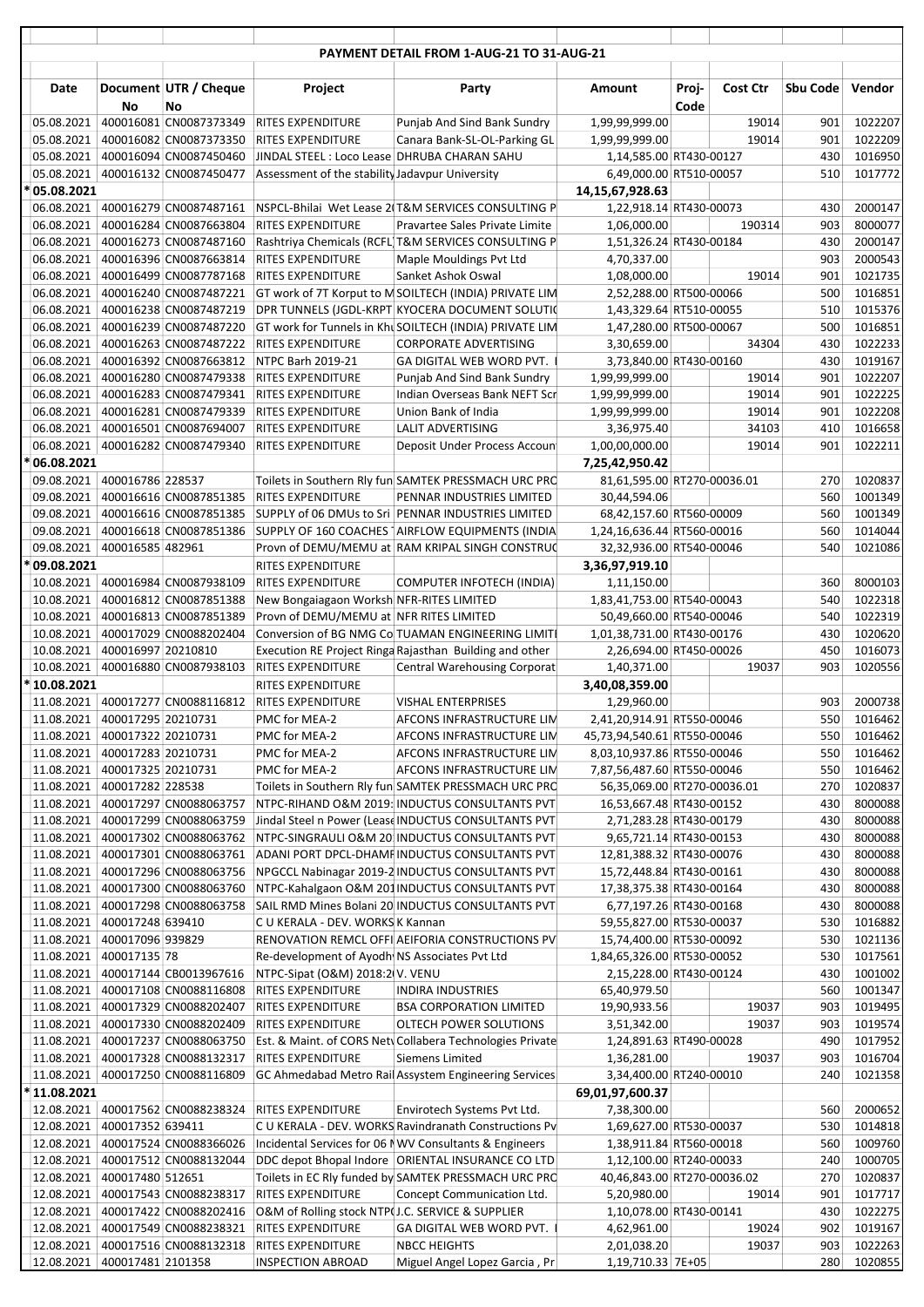|                                                                  |                   |                                                  |                                                                                             | PAYMENT DETAIL FROM 1-AUG-21 TO 31-AUG-21                                                                    |                                                       |               |                |            |                    |
|------------------------------------------------------------------|-------------------|--------------------------------------------------|---------------------------------------------------------------------------------------------|--------------------------------------------------------------------------------------------------------------|-------------------------------------------------------|---------------|----------------|------------|--------------------|
|                                                                  |                   |                                                  |                                                                                             |                                                                                                              |                                                       |               |                |            |                    |
| Date                                                             | No                | Document UTR / Cheque<br>No                      | Project                                                                                     | Party                                                                                                        | Amount                                                | Proj-<br>Code | Cost Ctr       | Sbu Code   | Vendor             |
| 12.08.2021                                                       | 400017514 2101382 |                                                  | <b>INSPECTION ABROAD</b>                                                                    | MR. YURII SAMORODSKYI                                                                                        | 1,71,916.25 7E+05                                     |               |                | 280        | 1022107            |
| 12.08.2021<br>*12.08.2021                                        |                   | 400017362 CN0088116822                           | SHIFTING & EXPAND SABA CREATIVE ENGINEERS                                                   |                                                                                                              | 1,75,341.00 RT540-00041<br>69,67,806.62               |               |                | 540        | 1022249            |
|                                                                  |                   | 13.08.2021   400017708 CN0088366030              | <b>RITES EXPENDITURE</b>                                                                    | <b>JMD ENTERPRISES</b>                                                                                       | 1,41,800.00                                           |               |                | 930        | 2000561            |
| 13.08.2021                                                       |                   | 400017746 CN0088366034                           | <b>RITES EXPENDITURE</b>                                                                    | Mars Rail Fit Engineers Privat                                                                               | 28,06,773.44                                          |               |                | 560        | 2000782            |
| 13.08.2021 400017724 79                                          |                   |                                                  | Re-development of Ayodh NS Associates Pvt Ltd                                               |                                                                                                              | 2,94,58,186.00 RT530-00052                            |               |                | 530        | 1017561            |
|                                                                  |                   | 13.08.2021   400017691 CN0088335077              | <b>RITES EXPENDITURE</b>                                                                    | RAILTEL CORPORATION OF IND                                                                                   | 3,27,700.00                                           |               | 19054          | 905        | 1008804            |
| 13.08.2021                                                       | 400017601 147861  | 13.08.2021   400017690 CN0088335076              | CONST OF PS CUM DCP OF N.S. ASSOCIATES PVT LTD<br><b>RITES EXPENDITURE</b>                  | DIKSHA CONSTRUCTION COMF                                                                                     | 16,12,312.00 9E+05<br>3,80,234.14                     |               | 190315         | 530<br>903 | 1005788<br>1003061 |
| 13.08.2021                                                       |                   | 400017701 CN0088366027                           |                                                                                             | New Bongaiagaon Worksh COLLABERA TECHNOLOGIES PV                                                             | 4,73,057.56 RT540-00043                               |               |                | 540        | 1019567            |
| 13.08.2021 400017638 512586                                      |                   |                                                  |                                                                                             | Toilets in S E Rly funded by SAMTEK PRESSMACH URC PRC                                                        | 64,90,585.00 RT270-00036.08                           |               |                | 270        | 1020837            |
|                                                                  |                   | 13.08.2021 400017744 CN0088366033                |                                                                                             | Supply of 90 Coaches (inc5 COLLABERA TECHNOLOGIES PV                                                         | 1,80,207.50 RT560-00019                               |               |                | 560        | 1019567            |
| 13.08.2021                                                       |                   | 400017739 CN0088335080                           |                                                                                             | Supply of 06 Locos to Moz Capital India Finance Limited                                                      | 46,85,800.47 RT560-00017                              |               |                | 560        | 1021195            |
| 13.08.2021<br>13.08.2021                                         |                   | 400017752 CN0088366035<br>400017600 CN0088335063 | <b>RITES EXPENDITURE</b><br>RITES EXPENDITURE                                               | AO(CASH) BSNL<br>GA DIGITAL WEB WORD PVT.                                                                    | 2,73,054.38<br>1,54,660.38                            |               | 19474<br>19014 | 947<br>901 | 1016749<br>1019167 |
| 13.08.2021                                                       |                   | 400017692 CN0088250340                           | <b>RITES EXPENDITURE</b>                                                                    | Ministry of Housing & Urban A                                                                                | 16,00,64,820.00                                       |               | 19034          | 903        | 1020698            |
| *13.08.2021                                                      |                   |                                                  | <b>RITES EXPENDITURE</b>                                                                    |                                                                                                              | 20,70,49,190.87                                       |               |                |            |                    |
|                                                                  |                   | 16.08.2021   400017895 CN0088439507              | <b>RITES EXPENDITURE</b>                                                                    | Indian Sanitation Ward Boy and                                                                               | 2,98,486.94                                           |               | 19037          | 903        | 2000402            |
| 16.08.2021 400017851 20210727                                    |                   |                                                  | SUPPLY of 06 DMUs to Sri V.K.VASAN                                                          |                                                                                                              | 1,82,43,538.95 RT560-00009                            |               |                | 560        | 1009009            |
| 16.08.2021 400017888 20210816                                    |                   |                                                  | Consultancy Services for ICOMKAR TRAVELS                                                    |                                                                                                              | 2,41,125.00 RT300-00054                               |               |                | 300        | 1021356            |
| 16.08.2021<br>16.08.2021                                         | 400017907 750048  | 400017903 CN0088439514                           | PMC for EACS at ONGC                                                                        | HI TECH ACCURATE COMMUNI<br>CONST OF POLICE HOUSIN JAYCON INFRASTRUCTURE LTD                                 | 4,05,458.74 RT470-00030<br>22,14,171.00 9E+05         |               |                | 470<br>530 | 1007894<br>1001003 |
| 16.08.2021 400017815 751873                                      |                   |                                                  | PMC CENTRL. UNIV. KERAL Sainath Envirotech                                                  |                                                                                                              | 8,33,822.00 RT530-00012                               |               |                | 530        | 1007463            |
|                                                                  |                   | 16.08.2021 400017796 CN0088439502                | <b>RITES EXPENDITURE</b>                                                                    | SHAHEED RAMPHAL KAJLA FILI                                                                                   | 1,08,976.33                                           |               | 19304          | 930        | 1001085            |
| 16.08.2021                                                       | 400017948 195132  |                                                  | RITES EXPENDITURE                                                                           | FA & CAO NCR, Allahabad                                                                                      | 1,21,680.00                                           |               | 19014          | 901        | 1016804            |
| *16.08.2021                                                      |                   |                                                  |                                                                                             |                                                                                                              | 2,24,67,258.96                                        |               |                |            |                    |
| 17.08.2021 400017973 20210817<br>17.08.2021   400017987 361      |                   |                                                  | PMC-DLineTrackS&T-Rewa Raj Kumar Sharma<br>Pendra-Anuppur Exp. reim Man Structurals Pvt Ltd |                                                                                                              | 2,56,387.00 RT650-00003<br>63,38,318.76 RT270-00015.1 |               |                | 650<br>270 | 1016132<br>1022383 |
| 17.08.2021 400018014 20210817                                    |                   |                                                  |                                                                                             | PMC - S&T sys Rewari-Dad COLLABERA TECHNOLOGIES PV                                                           | 1,07,348.63 RT470-00024                               |               |                | 470        | 1019567            |
| 17.08.2021 400018171 20210817                                    |                   |                                                  | NTPC-Bongaigaon AMC TraPRADEEP B. KUNDU                                                     |                                                                                                              | 6,87,251.00 RT430-00145                               |               |                | 430        | 1001628            |
| 17.08.2021 400018168 20210817                                    |                   |                                                  |                                                                                             | NTPC-Kahalgaon O&M 201 MEDHA SERVO DRIVES PVT. LT                                                            | 1,47,150.00 RT430-00164                               |               |                | 430        | 1001516            |
| 17.08.2021 400018168 20210817                                    |                   |                                                  |                                                                                             | NTPC-Tanda O&M 2018-1! MEDHA SERVO DRIVES PVT. LT                                                            | 1,47,150.00 RT430-00134                               |               |                | 430        | 1001516            |
| 17.08.2021 400018168 20210817<br>17.08.2021 400018168 20210817   |                   |                                                  |                                                                                             | Meja Urja Nigam O&M 201 MEDHA SERVO DRIVES PVT. LT<br>NTPC-Bongaigaon O&M 20 MEDHA SERVO DRIVES PVT. LT      | 1,96,200.00 RT430-00143<br>1,47,150.00 RT430-00136    |               |                | 430<br>430 | 1001516<br>1001516 |
| 17.08.2021   400018168   20210817                                |                   |                                                  |                                                                                             | SAIL IISCO Burnpur: Loco N MEDHA SERVO DRIVES PVT. LT                                                        | 2,45,250.00 RT430-00150                               |               |                | 430        | 1001516            |
| 17.08.2021 400018168 20210817                                    |                   |                                                  |                                                                                             | NTPC-Farakka O&M 2019: MEDHA SERVO DRIVES PVT. LT                                                            | 3,92,400.00 RT430-00163                               |               |                | 430        | 1001516            |
| 17.08.2021   400018168   20210817                                |                   |                                                  |                                                                                             | ADANI PORT DPCL-DHAMF MEDHA SERVO DRIVES PVT. LT                                                             | 1,96,200.00 RT430-00076                               |               |                | 430        | 1001516            |
| 17.08.2021 400018168 20210817                                    |                   |                                                  |                                                                                             | PARADEEP PORT : LOCO LE MEDHA SERVO DRIVES PVT. LT                                                           | 1,96,200.00 RT430-00078                               |               |                | 430        | 1001516            |
| 17.08.2021 400018168 20210817<br>17.08.2021 400018168 20210817   |                   |                                                  |                                                                                             | Tata steel Kalingnagar 201 MEDHA SERVO DRIVES PVT. LT<br>NTPC Talcher(Kaniha) 201 MEDHA SERVO DRIVES PVT. LT | 1,47,150.00 RT430-00130<br>3,92,400.00 RT430-00170    |               |                | 430<br>430 | 1001516<br>1001516 |
| 17.08.2021 400018168 20210817                                    |                   |                                                  |                                                                                             | NTPC-Sipat (O&M) 2018:2 MEDHA SERVO DRIVES PVT. LT                                                           | 1,47,150.00 RT430-00124                               |               |                | 430        | 1001516            |
| 17.08.2021 400018168 20210817                                    |                   |                                                  |                                                                                             | NTPC Mouda Loco Maint 2 MEDHA SERVO DRIVES PVT. LT                                                           | 2,45,250.00 RT430-00172                               |               |                | 430        | 1001516            |
| 17.08.2021 400018175 20210817                                    |                   |                                                  | RITES EXPENDITURE                                                                           | GA DIGITAL WEB WORD PVT.                                                                                     | 3,21,910.00                                           |               | 19014          | 901        | 1019167            |
| 17.08.2021 400018134 20210817                                    |                   |                                                  | RITES EXPENDITURE                                                                           | Collabera Technologies Private                                                                               | 1,66,397.21                                           |               | 32104          | 210        | 1017952            |
| 17.08.2021 400018034 195141                                      |                   |                                                  | RITES EXPENDITURE                                                                           | DAKSHIN HARYANA BIJLI VITRA                                                                                  | 18,11,953.00                                          |               | 19037          | 903        | 1016770            |
| 17.08.2021 400018221 20210817<br>17.08.2021 400018003 20210817   |                   |                                                  | REPLACEMENT OF RRI WIT LALIT ADVERTISING                                                    | NTPC-RIHAND O&M 2019: AMAN CONSTRUCTION COMP.                                                                | 5,43,232.00 RT470-00004<br>2,41,371.90 RT430-00152    |               |                | 470<br>430 | 1016658<br>1022373 |
| 17.08.2021 400018211 20210817                                    |                   |                                                  |                                                                                             | Est. & Maint. of CORS NetvGA DIGITAL WEB WORD PVT.                                                           | 1,76,294.08 RT490-00028                               |               |                | 490        | 1019167            |
| 17.08.2021 400018170 62                                          |                   |                                                  | Execution RE Project Ringa KEC International Ltd                                            |                                                                                                              | 90,04,993.00 RT450-00026                              |               |                | 450        | 1016455            |
| *17.08.2021                                                      |                   |                                                  |                                                                                             |                                                                                                              | 2,22,55,106.58                                        |               |                |            |                    |
| 18.08.2021 400018427 20210818                                    |                   |                                                  |                                                                                             | NTPC-RIHAND O&M 2019: T&M SERVICES CONSULTING P                                                              | 12,00,460.80 RT430-00152                              |               |                | 430        | 2000147            |
| 18.08.2021   400018317   751874<br>18.08.2021 400018452 20210818 |                   |                                                  | PMC CENTRL. UNIV. KERAL Sainath Envirotech<br>RITES EXPENDITURE                             | JAI MAA VINDHYAVASHINI TRA                                                                                   | 9,17,759.00 RT530-00012<br>5,67,647.00 RT320-00015    |               |                | 530<br>320 | 1007463<br>1019206 |
| 18.08.2021 400018379 20210818                                    |                   |                                                  | RITES EXPENDITURE                                                                           | Scope Minar-Maintenance Mai                                                                                  | 6,32,254.00                                           |               | 19037          | 903        | 1004885            |
| 18.08.2021 400018399 20210818                                    |                   |                                                  |                                                                                             | Conversion of BG NMG Co HINDUSTAN FIBRE GLASS WOR                                                            | 1,67,06,479.00 RT430-00178                            |               |                | 430        | 1020818            |
| 18.08.2021 400018362 20210818                                    |                   |                                                  |                                                                                             | Const. International Airpor COLLABERA TECHNOLOGIES PV                                                        | 1,17,695.42 RT550-00026                               |               |                | 550        | 1019567            |
| 18.08.2021 400018453 20210818                                    |                   |                                                  | PMC Transport Sector for ITEXAS TRAVEL SERVICES                                             |                                                                                                              | 1,31,662.00 RT300-00058                               |               |                | 300        | 1021778            |
| 18.08.2021 400018301 20210818<br>18.08.2021 400018380 20210818   |                   |                                                  | RITES EXPENDITURE                                                                           | Conversion of BG NMG Co TUAMAN ENGINEERING LIMITI<br>Scope Minar-Maintenance Mai                             | 90,87,820.00 RT430-00176<br>2,16,249.44               |               | 19037          | 430<br>903 | 1020620<br>1004885 |
| 18.08.2021 400018395 20210818                                    |                   |                                                  | RITES EXPENDITURE                                                                           | <b>QUALITY COUNCIL OF INDIA</b>                                                                              | 2,65,000.00                                           |               | 21404          | 1400       | 1001179            |
| 18.08.2021 400018346 20210818                                    |                   |                                                  | RITES EXPENDITURE                                                                           | CENTRE FOR MONITORING IND                                                                                    | 1,24,200.00                                           |               | 19064          | 906        | 1016698            |
| 18.08.2021 400018286 739040                                      |                   |                                                  | PMC - UNIVERSITY CAMP Venus Furnitures                                                      |                                                                                                              | 3,55,392.00 9E+05                                     |               |                | 530        | 1018181            |
| 18.08.2021 400018429 20210818                                    |                   |                                                  |                                                                                             | Consultancy Services for IC Collabera Technologies Private                                                   | 5,57,971.53 RT300-00054                               |               |                | 300        | 1017952            |
| * 18.08.2021<br>19.08.2021 400018619 20210819                    |                   |                                                  |                                                                                             | NTPC-Sipat (O&M) 2018:2(T&M SERVICES CONSULTING P                                                            | 3,08,80,590.19<br>20,09,523.46 RT430-00124            |               |                | 430        | 2000147            |
| 19.08.2021 400018621 20210819                                    |                   |                                                  |                                                                                             | SAIL BOKARO O&M 2019-1T&M SERVICES CONSULTING P                                                              | 14,23,610.34 RT430-00149                              |               |                | 430        | 2000147            |
| 19.08.2021 400018618 20210819                                    |                   |                                                  |                                                                                             | O&M of Rolling stock NTP(T&M SERVICES CONSULTING P                                                           | 15,67,149.02 RT430-00141                              |               |                | 430        | 2000147            |
| 19.08.2021 400018590 20210819                                    |                   |                                                  | RITES EXPENDITURE                                                                           | UNITED SURGICAL INDUSTRIE                                                                                    | 16,35,480.00                                          |               | 19095          | 909        | 8000104            |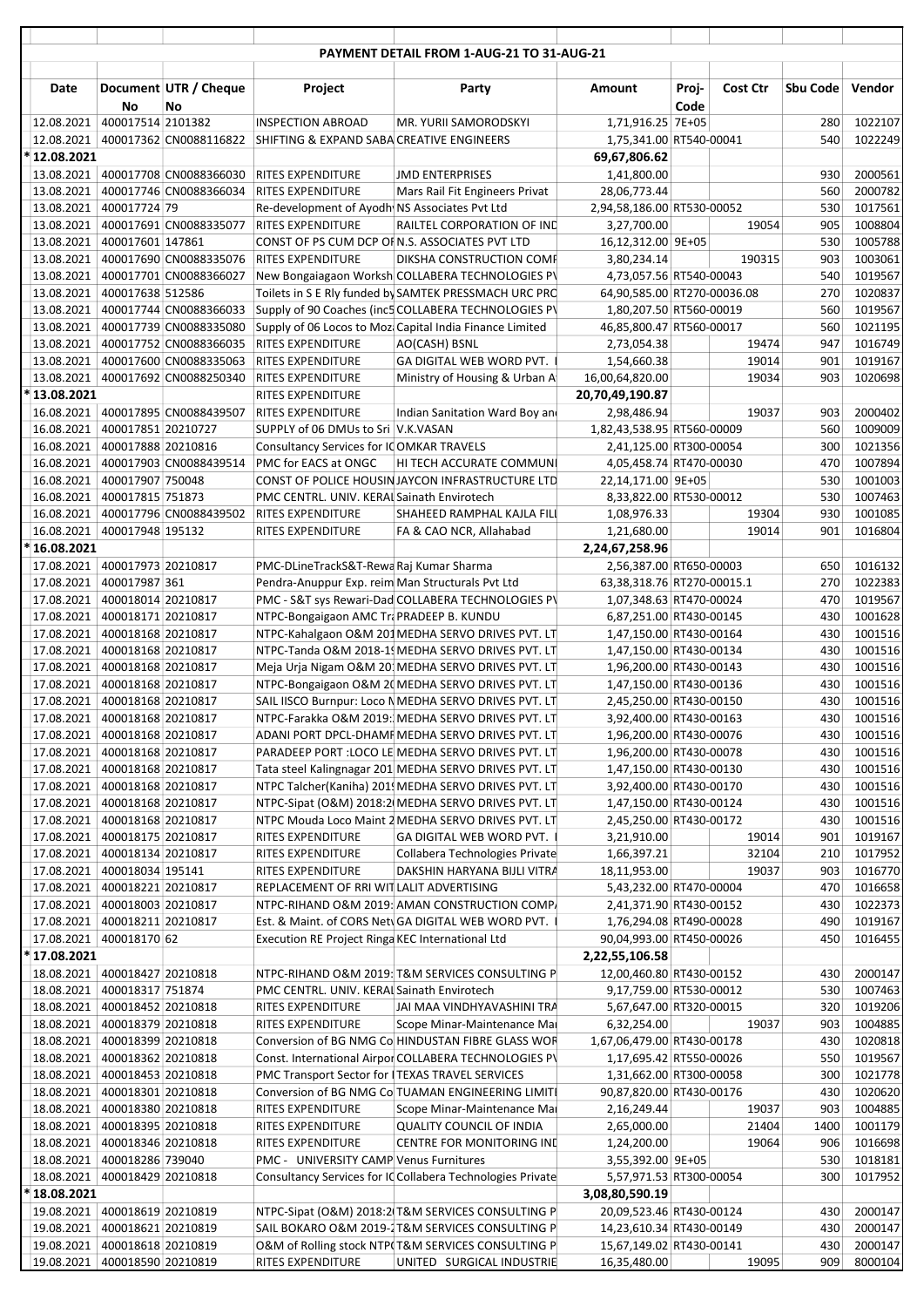|                                             |                    |                             |                                                                       | PAYMENT DETAIL FROM 1-AUG-21 TO 31-AUG-21             |                                            |                             |            |                    |
|---------------------------------------------|--------------------|-----------------------------|-----------------------------------------------------------------------|-------------------------------------------------------|--------------------------------------------|-----------------------------|------------|--------------------|
| Date                                        | <b>No</b>          | Document UTR / Cheque<br>No | Project                                                               | Party                                                 | Amount                                     | Cost Ctr<br>Proj-<br>Code   | Sbu Code   | Vendor             |
| 19.08.2021                                  | 400018620 20210819 |                             |                                                                       | CESC Kolkata (Opn) Budge T&M SERVICES CONSULTING P    |                                            | 9,37,282.00 RT430-00110     | 430        | 2000147            |
| 19.08.2021                                  | 400018622 20210819 |                             |                                                                       | Tata steel Kalingnagar 201 T&M SERVICES CONSULTING P  |                                            | 14,43,754.72 RT430-00130    | 430        | 2000147            |
| 19.08.2021                                  | 400018623 20210819 |                             |                                                                       | IRCON Internation Lease 2 T&M SERVICES CONSULTING P   |                                            | 5,63,182.72 RT430-00129     | 430        | 2000147            |
| 19.08.2021                                  | 400018559 297      |                             |                                                                       | Turnkey Redevelopment o SUSHIL KUMAR SRIVASTAVA       |                                            | 1,16,190.00 RT530-00044     | 530        | 1020754            |
| 19.08.2021                                  | 400018500 228539   |                             |                                                                       | Toilets in Southern Rly fun SAMTEK PRESSMACH URC PRC  |                                            | 56,77,253.00 RT270-00036.01 | 270        | 1020837            |
| 19.08.2021 400018499 20210819               |                    |                             | PMC for MEA-2                                                         | MEA CC                                                |                                            | 4,50,000.00 RT550-00046     | 550        | 1022389            |
| 19.08.2021 400018560 63997                  |                    |                             |                                                                       | Rajiv Gandhi IIM, Shillong SOM PROJECTS PRIVATE LIMIT | 1,15,12,878.00 RT530-00038                 |                             | 530        | 1022177            |
| 19.08.2021                                  | 400018513 20210819 |                             | RITES EXPENDITURE                                                     | J.C. BHALLA & CO.                                     | 1,74,900.00                                | 19014                       | 901        | 1016843            |
| 19.08.2021                                  | 400018613 20210819 |                             |                                                                       | WBPDCL-Kolaghat Loco LeGA DIGITAL WEB WORD PVT.       |                                            | 4,27,004.70 RT430-00108     | 430        | 1019167            |
| 19.08.2021 400018616 20210819               |                    |                             |                                                                       | CONCOR Loco Lease 2018-GA DIGITAL WEB WORD PVT.       |                                            | 3,39,998.00 RT430-00167     | 430        | 1019167            |
| 19.08.2021 400018514 20210819               |                    |                             | RITES EXPENDITURE                                                     | GA DIGITAL WEB WORD PVT.                              | 1,54,660.38                                | 19014                       | 901        | 1019167            |
| 19.08.2021 400018614 20210819               |                    |                             | NTPC Barh 2019-21                                                     | GA DIGITAL WEB WORD PVT.                              |                                            | 3,29,618.00 RT430-00160     | 430        | 1019167            |
| 19.08.2021                                  | 400018615 20210819 |                             |                                                                       | CONCOR Loco Lease 2018-GA DIGITAL WEB WORD PVT.       |                                            | 3,33,974.00 RT430-00151     | 430        | 1019167            |
| 19.08.2021                                  | 400018617 20210819 |                             |                                                                       | MORMUGAO PORT (Lease GA DIGITAL WEB WORD PVT.         |                                            | 3,93,456.00 RT430-00156     | 430        | 1019167            |
| *19.08.2021                                 |                    |                             |                                                                       |                                                       | 2,94,89,914.34                             |                             |            |                    |
| 22.08.2021 400018659 20210822               |                    |                             | <b>RITES EXPENDITURE</b>                                              | <b>CRG Industries</b>                                 | 1,66,44,000.00                             |                             | 560        | 2000637            |
| 22.08.2021 400018657 20210822               |                    |                             |                                                                       | Supply of 90 Coaches (inc5 AIRFLOW EQUIPMENTS (INDIA  | 2,85,99,670.36 RT560-00019                 |                             | 560        | 1014044            |
| 22.08.2021 400018658 20210822               |                    |                             |                                                                       | SUPPLY of 06 DMUs to Sri AIRFLOW EQUIPMENTS (INDIA    | 2,44,83,565.71 RT560-00009                 |                             | 560        | 1014044            |
| * 22.08.2021                                |                    |                             |                                                                       |                                                       | 6,97,27,236.07                             |                             |            |                    |
| 23.08.2021 400018717 20210823               |                    |                             | RITES EXPENDITURE                                                     | ASHOK KUMAR KUWAR SECUR                               | 5,32,019.00                                | 19037                       | 903        | 2000657            |
| 23.08.2021 400018718 20210823               |                    |                             | <b>RITES EXPENDITURE</b>                                              | ASHOK KUMAR KUWAR SECUR                               | 1,22,701.00                                |                             | 901        | 2000657            |
| 23.08.2021 400018691 20210823               |                    |                             |                                                                       | Incidental Services for Coa AUTO SERVICE EQUIPMENT    |                                            | 10,58,889.00 RT560-00020    | 560        | 1007873            |
| 23.08.2021 400018696 20210823               |                    |                             | SAIL RMD Mines Bolani 20 SMITA TRAVELS                                |                                                       |                                            | 1,00,941.00 RT430-00168     | 430        | 1017054            |
| *23.08.2021                                 |                    |                             |                                                                       |                                                       | 18,14,550.00                               |                             |            |                    |
| 24.08.2021 400018851 13129                  |                    |                             |                                                                       | Const. of new Academic SHASIAN CONSTRUCTION COMPA     |                                            | 91,89,205.00 RT530-00048    | 530        | 1012298            |
| 24.08.2021                                  | 400018875 20210824 |                             | RITES EXPENDITURE                                                     | MEDHA SERVO DRIVES PVT. LT                            | 2,99,440.00                                |                             | 560        | 1001516            |
| 24.08.2021                                  | 400018891 20210824 |                             | RITES EXPENDITURE                                                     | <b>EMPRISE MARKETING</b>                              | 51,45,600.00                               |                             | 560        | 1000932            |
| 24.08.2021<br>24.08.2021 400018876 20210824 | 400018896 20210824 |                             | RITES EXPENDITURE                                                     | <b>INDIRA INDUSTRIES</b>                              | 28,60,539.30                               |                             | 560<br>560 | 1001347<br>1001349 |
| 24.08.2021 400018878 20210824               |                    |                             | RITES EXPENDITURE<br>Supply of 90 Coaches (inc5 CUMMINS INDIA LIMITED | PENNAR INDUSTRIES LIMITED                             | 30,44,594.06<br>3,52,23,872.00 RT560-00019 |                             | 560        | 1001149            |
| 24.08.2021                                  | 400018850 604673   |                             | PMC- DEVELOP OF ICP AT BNE INFRATECH LIMITED                          |                                                       | 6,83,045.00 5E+05                          |                             | 550        | 1022159            |
| 24.08.2021                                  | 400018967 20210824 |                             | RITES EXPENDITURE                                                     | <b>COLLABERA TECHNOLOGIES PV</b>                      | 1,57,376.00                                | 19024                       | 902        | 1019567            |
| 24.08.2021 400018920 20210824               |                    |                             |                                                                       | WBS Element RT410-0004 KN&S Innovative Solution Priva |                                            | 5,15,974.00 RT410-00040     | 410        | 1022369            |
| 24.08.2021                                  | 400018988 20210824 |                             |                                                                       | supervision for Metro Exp BALMER LAWRIE & CO. LTD.    |                                            | 2,07,350.73 RT240-00024     | 240        | 1000596            |
| 24.08.2021 400018988 20210824               |                    |                             |                                                                       | Supply of 06 Locos to Mozi BALMER LAWRIE & CO. LTD.   | 11,88,015.77 RT560-00017                   |                             | 560        | 1000596            |
| 24.08.2021 400018999 63004                  |                    |                             | GC Ahmedabad Metro Rail NEXTTECH                                      |                                                       |                                            | 1,28,700.00 RT240-00010     |            | 240 1012993        |
| 24.08.2021 400018954 20210824               |                    |                             | Proposed RITES office BuildGarg Builders                              |                                                       | 2,82,17,328.00 RT530-00073                 |                             | 530        | 1011640            |
| 24.08.2021                                  | 400018919 20210824 |                             | RITES EXPENDITURE                                                     | LALIT ADVERTISING                                     | 3,20,457.00                                | 34103                       | 410        | 1016658            |
| 24.08.2021                                  | 400018994 195147   |                             | RITES EXPENDITURE                                                     | FA & CAO CONSTRUCTION EAS                             | 8,07,876.00                                |                             | 901        | 1020614            |
| 24.08.2021 400018937 20210824               |                    |                             | PMC Transport Sector for ISOUTHERN TOURS INDIA                        |                                                       |                                            | 1,47,541.00 RT300-00058     | 300        | 8000128            |
| 24.08.2021 400018993 195146                 |                    |                             | RITES EXPENDITURE                                                     | SR. DFM, N. W. RAILWAY, BIKA                          | 7,93,546.00                                |                             | 901        | 1018450            |
| 24.08.2021 400018961 20210824               |                    |                             | RITES EXPENDITURE                                                     | GA DIGITAL WEB WORD PVT.                              | 1,54,661.38                                | 19014                       | 901        | 1019167            |
| * 24.08.2021                                |                    |                             |                                                                       |                                                       | 8,90,85,121.24                             |                             |            |                    |
| 25.08.2021 400019127 20210825               |                    |                             | RITES EXPENDITURE                                                     | <b>GCN INFOTECH PVT. LTD</b>                          | 2,16,900.00                                |                             | 530        | 8000124            |
| 25.08.2021                                  | 400019033 20210825 |                             |                                                                       | APCPL O&M Jhajjar 2019-2T&M SERVICES CONSULTING P     |                                            | 13,23,516.54 RT430-00155    | 430        | 2000147            |
| 25.08.2021 400019031 20210825               |                    |                             |                                                                       | PARADEEP PORT : LOCO LE T&M SERVICES CONSULTING P     |                                            | 8,06,090.52 RT430-00183     | 430        | 2000147            |
| 25.08.2021 400019032 20210825               |                    |                             |                                                                       | PARADIP PORT O&M 2020 T&M SERVICES CONSULTING P       |                                            | 19,80,339.40 RT430-00175    | 430        | 2000147            |
| 25.08.2021                                  | 400019069 20210825 |                             | RITES EXPENDITURE                                                     | PENNAR INDUSTRIES LIMITED                             | 15,22,297.03                               |                             | 560        | 1001349            |
| 25.08.2021                                  | 400019073 147942   |                             |                                                                       | PMC FOR CONSTN. ADDL. S.K. INTEGRATED CONSULTANT      |                                            | 18,85,943.00 RT530-00036    | 530        | 1010076            |
| 25.08.2021                                  | 400019074 13130    |                             |                                                                       | Const. of new Academic SHASIAN CONSTRUCTION COMPA     |                                            | 97,20,000.00 RT530-00048    | 530        | 1012298            |
| 25.08.2021                                  | 400019104 20210825 |                             |                                                                       | Visakhapatnam Port Lease CAROL TRAVELS AND ONLINE \$  |                                            | 1,79,090.00 RT430-00166     | 430        | 1010254            |
| 25.08.2021 400019068 20210825               |                    |                             |                                                                       | SUPPLY OF 160 COACHES   PENNAR INDUSTRIES LIMITED     |                                            | 72,03,644.57 RT560-00016    | 560        | 1001349            |
| 25.08.2021 400019072 282                    |                    |                             |                                                                       | CONST OF CAPUS BOSE IN HITECH ERECTORS PVT. LTD.      | 1,58,716.00 4E+05                          |                             | 530        | 1000459            |
| 25.08.2021                                  | 400019136 20210825 |                             | NTPC-Bongaigaon AMC TraPRADEEP B. KUNDU                               |                                                       |                                            | 5,32,214.33 RT430-00145     | 430        | 1001628            |
| 25.08.2021                                  | 400019140 20210825 |                             | RITES EXPENDITURE                                                     | ASIATIC LOGISTICS PVT LTD.                            | 1,20,197.87                                | 35604                       | 560        | 1000293            |
| 25.08.2021                                  | 400019140 20210825 |                             | RITES EXPENDITURE                                                     | ASIATIC LOGISTICS PVT LTD.                            | 2,34,541.35                                | 35604                       | 560        | 1000293            |
| 25.08.2021                                  | 400019078 195150   |                             | RITES EXPENDITURE                                                     | DAKSHIN HARYANA BIJLI VITRA                           | 4,78,193.00                                | 19037                       | 903        | 1016770            |
| 25.08.2021 400019135 195151                 |                    |                             | RITES EXPENDITURE                                                     | Sr. DFM, Northern Railway,                            | 31,83,391.98                               | 34304                       | 430        | 1013321            |
| 25.08.2021                                  | 400019046 20210825 |                             | RITES EXPENDITURE                                                     | GA DIGITAL WEB WORD PVT.                              | 1,83,172.00                                | 21904                       | 1900       | 1019167            |
| 25.08.2021                                  | 400019077 195149   |                             | RITES EXPENDITURE                                                     | DELHI JAL BOARD                                       | 2,42,260.00                                | 190310                      | 903        | 1016750            |
| 25.08.2021 400019131 395120                 |                    |                             | POH of Wagon at Kurduwa HYT-Lendi JV                                  |                                                       |                                            | 34,01,198.00 RT540-00036    | 540        | 1018021            |
| * 25.08.2021                                |                    |                             |                                                                       |                                                       | 3,33,71,705.59                             |                             |            |                    |
| 26.08.2021 400019172 20210826               |                    |                             |                                                                       | L&T Construction Loco Lea T&M SERVICES CONSULTING P   |                                            | 3,44,808.48 RT430-00119     | 430        | 2000147            |
| 26.08.2021 400019243 20210826               |                    |                             |                                                                       | Project Management Cons FUGRO GEOTECH(INDIA) PVT      |                                            | 3,30,000.00 RT130-00038     | 130        | 2000992            |
| 26.08.2021 400019175 20210826               |                    |                             |                                                                       | RINL VISAKHAPATNAM (Lo T&M SERVICES CONSULTING P      |                                            | 4,37,651.42 RT430-00169     | 430        | 2000147            |
| 26.08.2021                                  | 400019173 20210826 |                             |                                                                       | Uttam Value Steels Loco L(T&M SERVICES CONSULTING P   |                                            | 3,58,829.50 RT430-00112     | 430        | 2000147            |
| 26.08.2021                                  | 400019176 20210826 |                             |                                                                       | SAIL IISCO Burnpur: Loco NT&M SERVICES CONSULTING P   |                                            | 6,49,866.90 RT430-00150     | 430        | 2000147            |
| 26.08.2021                                  | 400019170 20210826 |                             |                                                                       | JINDAL STEEL : Loco Lease T&M SERVICES CONSULTING P   |                                            | 5,07,267.74 RT430-00127     | 430        | 2000147            |